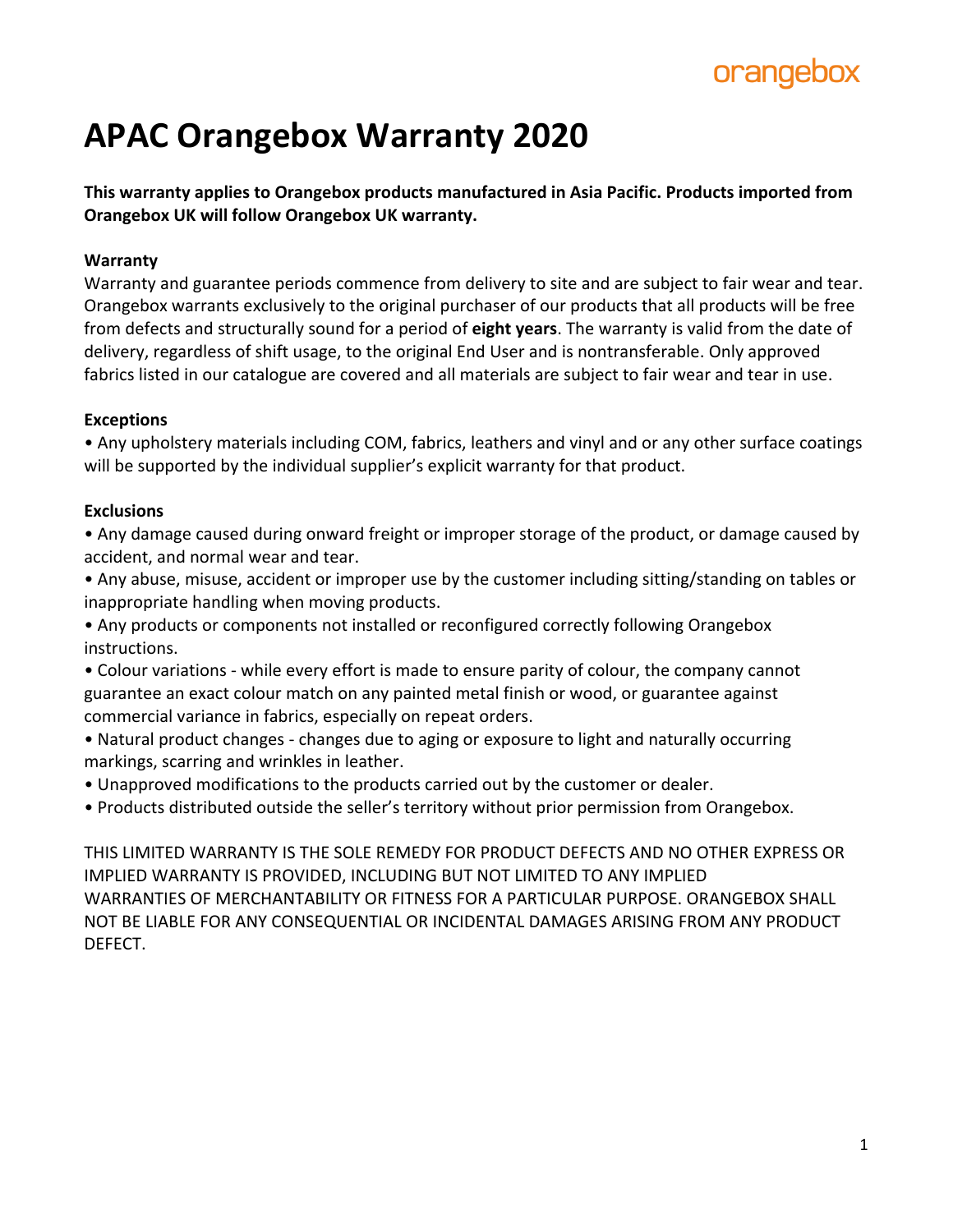

#### **C.O.M - Customers own Material**

Not all fabrics are suitable for use on our products regardless of if it is a customer own material or if it is just outside our standard offer. C.O.M would need to be raised for either circumstance. This would start with an inspection to ensure that the material composition is within our standard. If suitable then the fabric would be tested on a product. If a range of products has been ordered the worst case product will always be tested. When applying non-plain fabrics requiring hand cutting to products, additional material may be required dependant on the fabric and pattern repeat.

#### **Colour**

Fabric manufacturers state that variations in colour shade may occur from batch to batch and any shading differences will be within normal commercial tolerances. It is recommended that for follow orders, a sample of fabric is used to compare against the colour shades of previously purchased upholstered product. Please note: Where a product's upholstery has not been cleaned regularly, using the recommended procedure as supplied by the fabric manufacturer, the colour shade of the fabric may darken or discolour and the fabric warranty will be null and void. Some fabric treatments, such as "Zirpro" Fire Retardancy treatment, may affect the fabric, and depending on the material make up the fabric, the original colour shade may exhibit a pink or reddish hue. Scotchgard stain repellent treatment may also cause issue, either as a standalone treatment, or as a result of adding the Scotchgard treatment to fabric that has been treated with fire retardant.

#### **Dimensions**

All dimensions are for information only and are open to manufacturing tolerance variations. Orangebox cannot be held accountable for any errors that occur as a result of interpretation of these dimensions.

#### **Colour Variations**

Whilst every effort is made to ensure parity of colour, the company cannot guarantee an exact colour match on any painted metal finish or wood, or guarantee against commercial variance in fabrics, especially on repeat orders.

#### **Care of Wood Finishes**

Avoid the use of over wet cloths as this can stain and damage the wood. The cloth needs to be slightly damp only. Dust all frames and wood surfaces regularly using a soft lint free cloth, but under no circumstances should a silicon polish or wax be used as these may damage the finish and prevent the furniture from being refinished. Always use a protective mat when placing anything wet or hot on top of a wood surface. If water or other liquid is spilled on the wood use a blotting, rather than wiping action, with a soft cloth to remove and dry. Lift and place hard items instead of sliding across wood surfaces.